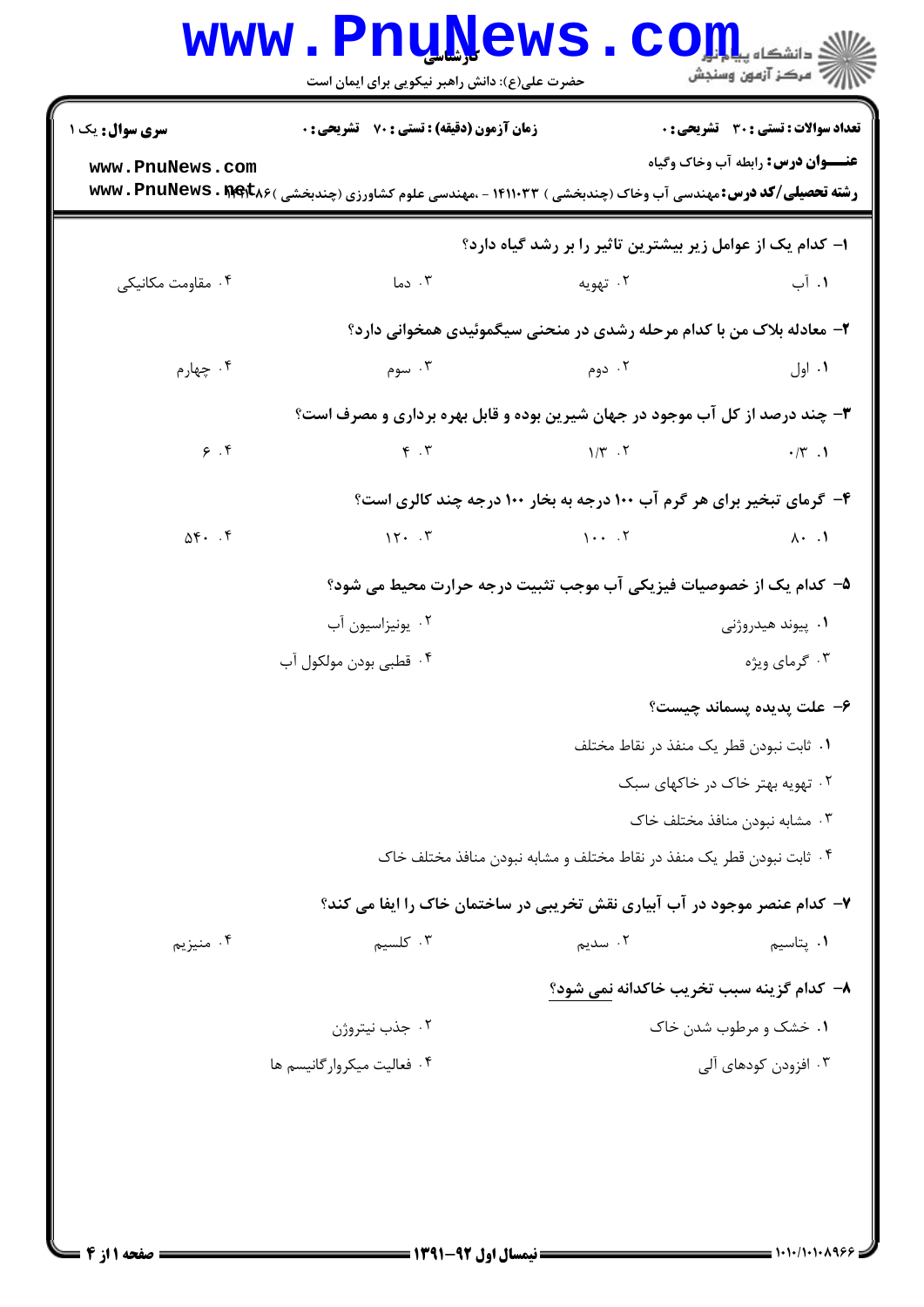|                                                      | <b>WWW.FUUWEWS</b><br>حضرت علی(ع): دانش راهبر نیکویی برای ایمان است |                                                                                                                                                                                      | $\mathbf{COJJ}$ : دانشڪاه پيا<br>\  // مرکز آزمون وسنجش                                  |  |
|------------------------------------------------------|---------------------------------------------------------------------|--------------------------------------------------------------------------------------------------------------------------------------------------------------------------------------|------------------------------------------------------------------------------------------|--|
| <b>سری سوال : ۱ یک</b>                               | <b>زمان آزمون (دقیقه) : تستی : 70 ٪ تشریحی : 0</b>                  |                                                                                                                                                                                      | <b>تعداد سوالات : تستی : 30 - تشریحی : 0</b><br><b>عنـــوان درس:</b> رابطه آب وخاک وگیاه |  |
| www.PnuNews.com                                      |                                                                     | <b>رشته تحصیلی/کد درس:</b> مهندسی آب وخاک (چندبخشی ) ۱۴۱۱۰۳۳ - ،مهندسی علوم کشاورزی (چندبخشی ) <b>www . PnuNews . met</b><br><b>در استه تحصیلی/کد درس:</b> مهندسی آب وخاک (چندبخشی ) |                                                                                          |  |
|                                                      |                                                                     | ۹- نیروی وارده بر سطح خاک به وسیله چرخهای ماشین آلات کشاورزی که منجر به افزایش تراکم خاک می گردد، چه تاثیری                                                                          | بر جرم مخصوص ظاهری خاک دارد؟                                                             |  |
|                                                      | ۰۲ کاهش جرم مخصوص ظاهری                                             |                                                                                                                                                                                      | ٠١ افزايش جرم مخصوص ظاهري                                                                |  |
|                                                      | ۰۴ بستگی به رطوبت خاک دارد.                                         |                                                                                                                                                                                      | ۰۳ تاثیری ندارد.                                                                         |  |
|                                                      |                                                                     | <b>۱۰- در صورتی که یک نمونه خاک ۲۷۳گرم باشد و پس از ۲۴ ساعت در دمای ۱۰۵ درجه به ۲۱۰ گرم برسد و با فرض اینکه جرم</b>                                                                  |                                                                                          |  |
|                                                      |                                                                     |                                                                                                                                                                                      |                                                                                          |  |
| $\mathbf{r}$ . $\mathbf{r}$                          | $\cdot$ / $\cdot$ . $\cdot$                                         | $Y^q$ . $Y^q$                                                                                                                                                                        | .779.1                                                                                   |  |
|                                                      |                                                                     |                                                                                                                                                                                      | 11– كدام گزينه جزو كاربرد تانسيومترها نيست <u>؟</u>                                      |  |
|                                                      | ۰۲ تعیین زمان آبیاری                                                |                                                                                                                                                                                      | ۰۱ تعیین عمق ریشه دوانی                                                                  |  |
|                                                      | ۰۴ تعیین نیاز آبی گیاه                                              |                                                                                                                                                                                      | ۰۳ تعیین عمق سطح ایستابی                                                                 |  |
|                                                      |                                                                     | ۱۲- بزرگترین اشکال بلوک های گچی در تعیین رطوبت خاک، حساسیت به کدام پارامتر است؟                                                                                                      |                                                                                          |  |
| ۰۴ پتانسیل آب در خاک                                 | ۰۳ شوری خاک                                                         | ۰۲ رطوبت خاک                                                                                                                                                                         | ۰۱ مکش خاک                                                                               |  |
|                                                      |                                                                     |                                                                                                                                                                                      | ۱۳- کدام گزینه در مورد نوترونمترها صحیح است؟                                             |  |
|                                                      |                                                                     |                                                                                                                                                                                      | ۰۱ نیاز به نمونه برداری دارد.                                                            |  |
|                                                      |                                                                     | ۰۲ خصوصیات فیزیکوشیمیایی خاک بر اندازه گیری آن تاثیر دارد.                                                                                                                           |                                                                                          |  |
| ۰۳ امکان اندازه گیری در هر لایه ای از خاک وجود دارد. |                                                                     |                                                                                                                                                                                      |                                                                                          |  |
|                                                      |                                                                     |                                                                                                                                                                                      | ۰۴ سرعت اندازه گیری در آن کوتاه است.                                                     |  |
|                                                      |                                                                     | ۱۴– محدوده بالا و پائین آب قابل دسترس به ترتیب کدام است؟                                                                                                                             |                                                                                          |  |
|                                                      | ۰۲ نقطه اشباع ــ نقطه پژمردگی دائم                                  |                                                                                                                                                                                      | ٠١ نقطه اشباع ـ ظرفيت زراعي                                                              |  |
| ۰۴ ظرفیت زراعی ـ نقطه پژمردگی دائم                   |                                                                     |                                                                                                                                                                                      | ۰۳ نقطه پژمردگی دائم ـ ظرفیت زراعی                                                       |  |
|                                                      |                                                                     |                                                                                                                                                                                      | °، يبانگر چيست $Q = - K A \, \frac{h_2 - h_1}{2} \,$ -۱۵<br>$z_2 - z_1$                  |  |
| ۰۴ دبی جریان آزاد                                    | ۰۳ سرعت نفوذ                                                        | ۰۲ نفوذپذیری ذاتی                                                                                                                                                                    | ٠١ قانون دارسي                                                                           |  |
|                                                      |                                                                     | ۱۶- نفوذ آب در خاک در اثر وجود چه نیروهایی اتفاق می افتد؟                                                                                                                            |                                                                                          |  |
| ۰۴ ثقل و ماتریک                                      | ۰۳ اسمزی                                                            | ۰۲ ثقل و اسمزي                                                                                                                                                                       | ۰۱ اسمزی و ماتریک                                                                        |  |
| صفحه 12ز 4                                           |                                                                     | = نیمسال اول 92-1391 =                                                                                                                                                               | $=$ ۱۰۱۰/۱۰۱۰۸۹۶۶ $\preceq$                                                              |  |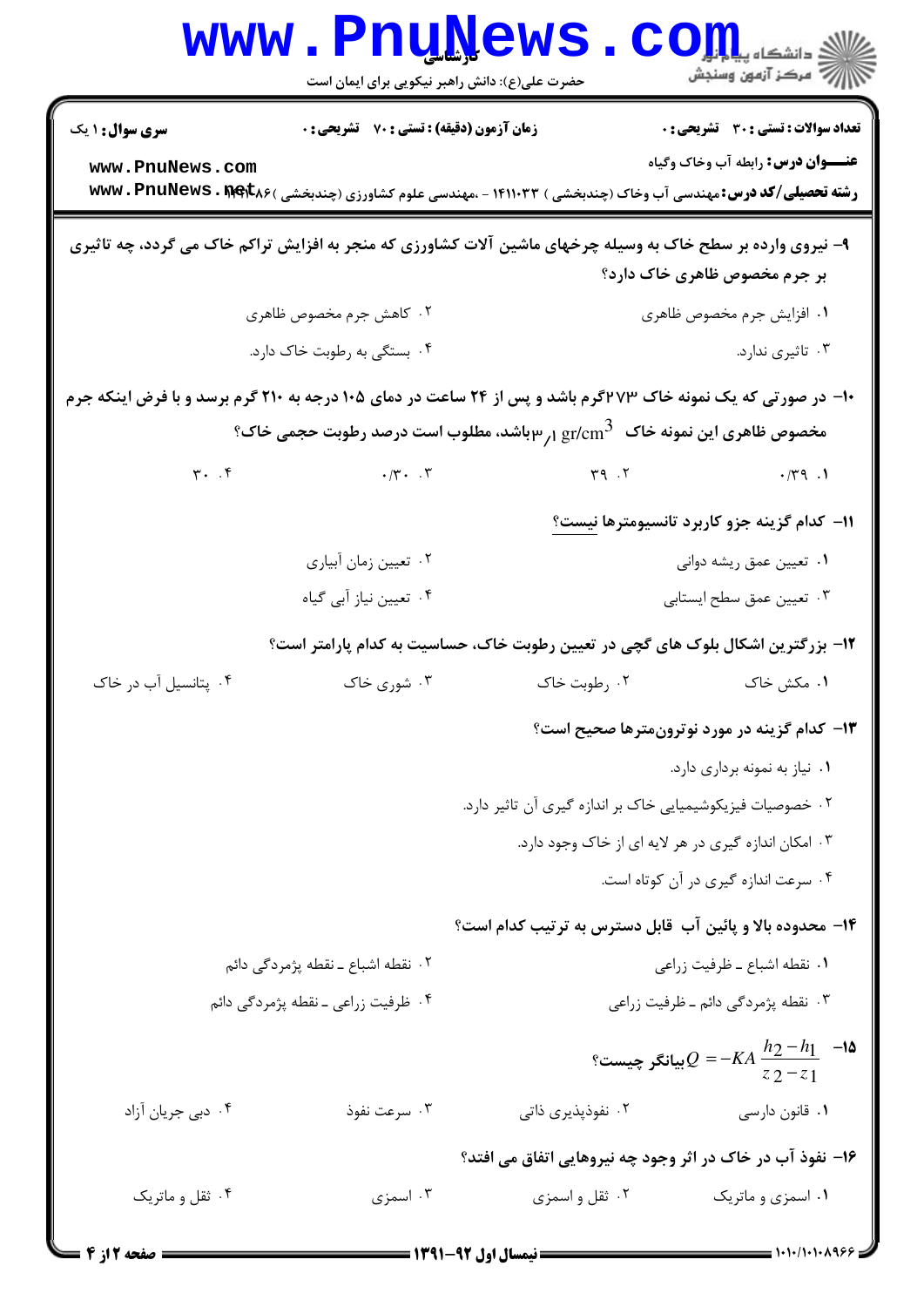|                                                                                                                                                                             | <b>www.PnuNews</b><br>حضرت علی(ع): دانش راهبر نیکویی برای ایمان است                                                          |                                                                             | ران دانشگاه پیام برای کار<br>۱۳۸۸ - مکن آزمهن وسنجش                   |  |
|-----------------------------------------------------------------------------------------------------------------------------------------------------------------------------|------------------------------------------------------------------------------------------------------------------------------|-----------------------------------------------------------------------------|-----------------------------------------------------------------------|--|
| <b>سری سوال : ۱ یک</b>                                                                                                                                                      | زمان آزمون (دقیقه) : تستی : 70 ٪ تشریحی : 0                                                                                  |                                                                             | <b>تعداد سوالات : تستی : 30 ٪ تشریحی : 0</b>                          |  |
| www.PnuNews.com                                                                                                                                                             | <b>رشته تحصیلی/کد درس:</b> مهندسی آب وخاک (چندبخشی ) ۱۴۱۱۰۳۳ - ،مهندسی علوم کشاورزی (چندبخشی ) <b>www . PnuNews . met</b> k۶ |                                                                             | <b>عنـــوان درس:</b> رابطه آب وخاک وگیاه                              |  |
|                                                                                                                                                                             |                                                                                                                              |                                                                             | ۱۷– کدام نوع از گیاهان زیر نفوذپذیری آب درخاک را بهبود می بخشند؟      |  |
|                                                                                                                                                                             | ۰۲ گیاهان یکساله مانند گندم                                                                                                  |                                                                             | ٠١ گياهان دائمي مانند يونجه                                           |  |
|                                                                                                                                                                             | ۰۴ درختان میوه مثل مرکبات                                                                                                    |                                                                             | ۰۳ درختان عالی مثل کاج                                                |  |
|                                                                                                                                                                             | ۱۸– سادگی و آسان بودن واسنجی با داده های صحرایی و مشتق گیری از مزایای کدام معادله نفوذ است؟                                  |                                                                             |                                                                       |  |
| ۰۴ فیلیپ                                                                                                                                                                    | ۰۳ هورتن                                                                                                                     | ۰۲ کوستیاکوف                                                                | ٠١ گرين ـ امپت                                                        |  |
|                                                                                                                                                                             |                                                                                                                              |                                                                             | ۱۹- چهار ناحیه یک ریشه در حال رشد به ترتیب از پایین به بالا کدام است؟ |  |
|                                                                                                                                                                             | ۰۲ مریستمی ــ کلاهک ــ تقسیم سلولی ــ تمایز                                                                                  |                                                                             | ۰۱ کلاهک ــ مریستمی ــ تقسیم سلولی ــ تمایز                           |  |
|                                                                                                                                                                             | ۰۴ تارهای کشنده ـ مریستمی ـ تقسیم سلولی ـ تمایز                                                                              |                                                                             | ۰۳ تقسیم سلولی ـ تمایز ـ مریستمی ـ کلاهک                              |  |
|                                                                                                                                                                             | +۲- زنجیره ارتباط سیتوپلاسمی که به وسیله ارتباطات بین سلولی ایجاد می شود را چه می نامند؟                                     |                                                                             |                                                                       |  |
| ۰۴ آپوپلاست                                                                                                                                                                 | ۰۳ سیمپلاست                                                                                                                  | ۰۲ پلاسمادسماتا                                                             | ۰۱ پروتوپلاست                                                         |  |
| <b>۳۱</b> – این جمله کشف کدام دانشمند زیر است؟ (حجم جریانی که که در واحد زمان از یک لوله موئین عبور می کند متناسب با<br>توان چهارم شعاع لوله است و به افت فشار بستگی دارد.) |                                                                                                                              |                                                                             |                                                                       |  |
| ۰۴ دارسی                                                                                                                                                                    | $\cdot$ نوبل                                                                                                                 | ۰۲ پوازیه                                                                   | ۰۱ گاردنر                                                             |  |
|                                                                                                                                                                             |                                                                                                                              |                                                                             | <b>۲۲</b> – کدام گزینه جزو فرضیات معادله گاردنر است؟                  |  |
|                                                                                                                                                                             | ۰۲ شعاع ریشه ها متفاوت و متنوع است.                                                                                          |                                                                             | ۰۱ آب تحت تاثیر نیروی ثقل حرکت می کند.                                |  |
|                                                                                                                                                                             | ۰۴ ریشه ها لوله های استوانه ای بی نهایت طولانی هستند.                                                                        |                                                                             | ۰۳ جذب آب در طول ریشه متغیر است.                                      |  |
|                                                                                                                                                                             |                                                                                                                              |                                                                             | <b>۲۳</b> – کدام عبارت صحیح است؟                                      |  |
|                                                                                                                                                                             | ۰۱ کل آب جذب شده توسط گیاه به وسیله پدیده تعرق از بین می رود و مقدار کمی در گیاه استفاده میگردد.                             |                                                                             |                                                                       |  |
|                                                                                                                                                                             | ۰۲ مقدار کمی از آب جذب شده توسط گیاه به وسیله پدیده تعرق از بین می رود و بیشتر آن در گیاه استفاده میگردد.                    |                                                                             |                                                                       |  |
| ۰۳ میزان تعرق به عوامل محیطی بستگی ندارد و تنها روزنه ها تعیین کننده هستند.                                                                                                 |                                                                                                                              |                                                                             |                                                                       |  |
|                                                                                                                                                                             |                                                                                                                              | ۰۴ میزان تعرق از یک گیاه به گیاه دیگر فرق نمی کند و بستگی به فصل رویش دارد. |                                                                       |  |
|                                                                                                                                                                             | ۲۴– در کدام مدلهای تبخیر و تعرق، عوامل اقلیمی را مستقیماً به تبخیر و تعرق گیاه واقعی ربط می دهند؟                            |                                                                             |                                                                       |  |
|                                                                                                                                                                             | ٢.  فائو، پنمن، مونتيث ــ لايسيمتر                                                                                           |                                                                             | ۰۱ طشتک تبخیر ـ بلانی کریدل اصلاح شده                                 |  |
|                                                                                                                                                                             | ۰۴ تورنت وايت- جنسن هيز                                                                                                      |                                                                             | ۰۳ بلانی کریدل اصلاح شده ــ فائو، پنمن، مونتیث                        |  |
|                                                                                                                                                                             |                                                                                                                              |                                                                             |                                                                       |  |